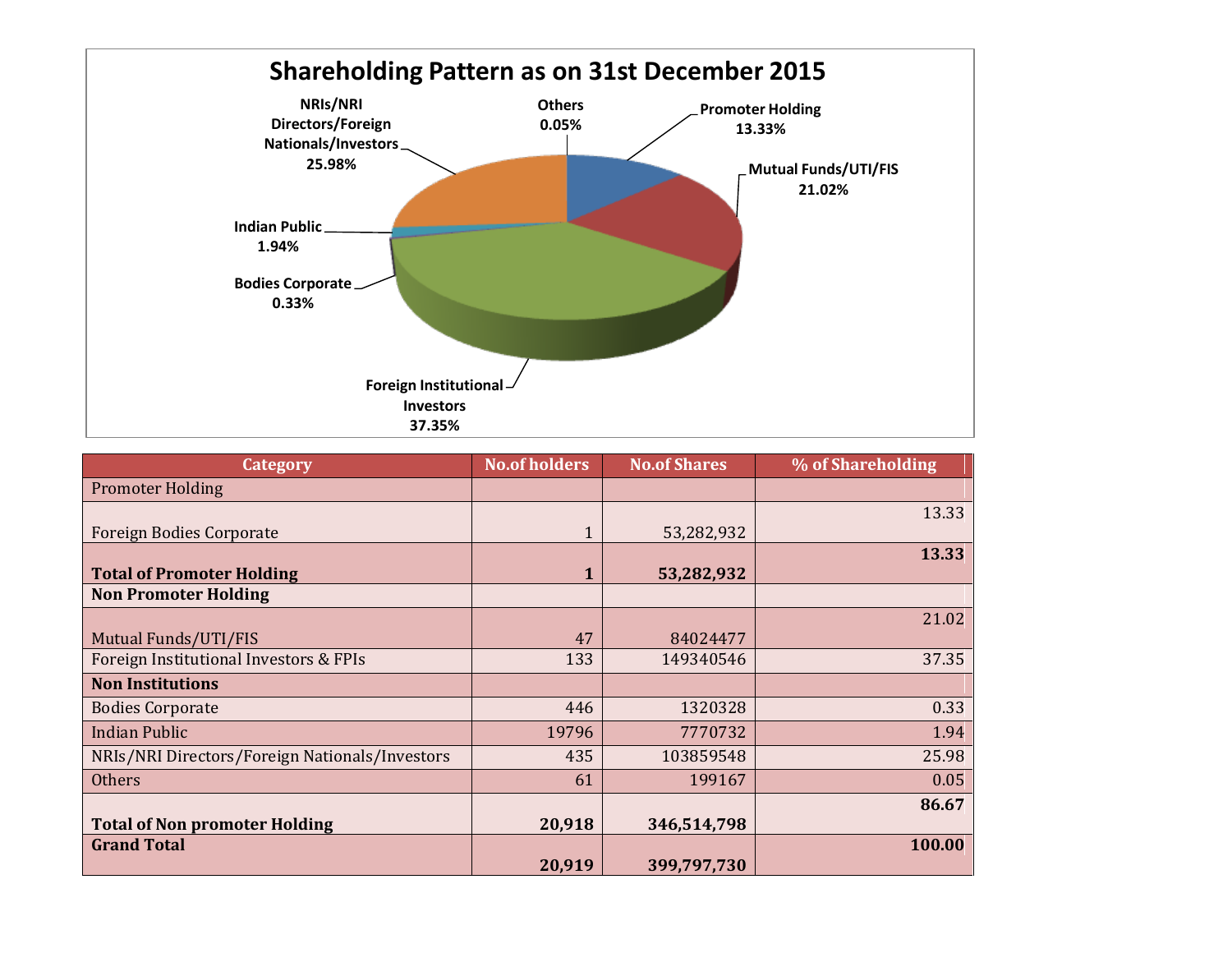## **Holding of specified securities ( Statement Showing Shareholding Pattern )**

- 1. Name of Listed Entity : REDINGTON INDIA LTD 2 RS SHR
- 2. Scrip Code / Name of Scrip / Class of Security 532805 / EQUITY
- 3. Share Holding Pattern Filed under: Reg. 31(1)(b) As on date: 31st December 2015.
- 4. Declaration: The Listed entity is required to submit the following declaration to the extent of submission of information:-

| <b>I</b> Particulars                                                                     | IYes | <b>INo</b> |
|------------------------------------------------------------------------------------------|------|------------|
| 1  Whether the Listed Entity has issued any partly paid up shares?                       |      | <b>INC</b> |
| 2 Whether the Listed Entity has issued any Convertible Securities or Warrants?           |      | <b>INO</b> |
| 3 Whether the Listed Entity has any shares against which depository receipts are issued? |      | <b>INC</b> |
| 4 Whether the Listed Entity has any shares in locked-in?                                 | lYES |            |
| 5 Whether any shares held by promoters are pledge or otherwise encumbered?               |      | <b>INC</b> |

5. The tabular format for disclosure of holding of specified securities is as follows:-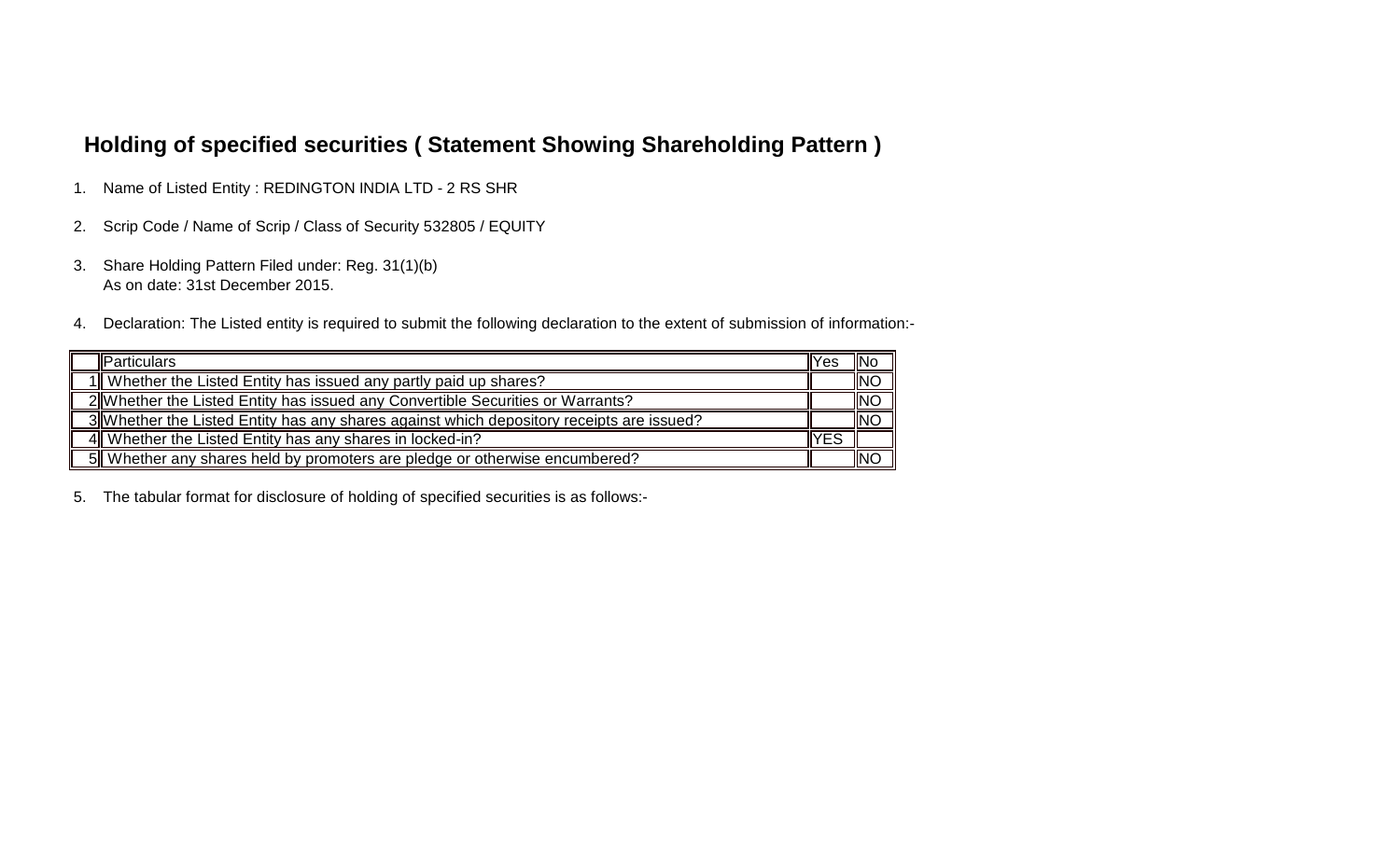| Cate            | Category of            | Nos. of      | No. of                      | No. of                         | No. of shares | Total nos.      | Shareholding as  |                       |                 | Number of Voting Rights          | No. of Shares   | Shareholding,      | Number of    |            | Number of Shares  | Number of equity |
|-----------------|------------------------|--------------|-----------------------------|--------------------------------|---------------|-----------------|------------------|-----------------------|-----------------|----------------------------------|-----------------|--------------------|--------------|------------|-------------------|------------------|
| gory            | Shareholder            | Shareholders |                             | fully paid up   Partly paid-up | underlying    | shares held     | a % of total no. | held in each class of |                 | Underlying                       | as a % assuming | Locked in          |              | pledged or | shares held in    |                  |
|                 | (II)                   | (III)        | equity shares equity shares |                                | Depository    | $(VII) =$       | of shares        |                       | securities (IX) |                                  | Outstanding     | full conversion    | shares (XII) |            | otherwise         | dematerialized   |
|                 |                        |              | held                        | held                           | Receipts      | $( V)+(V)+(V) $ | (calculated as   |                       |                 |                                  | convertible     | of convertible     |              |            | encumbered (XIII) | form (XIV)       |
|                 |                        |              | (IV)                        | (V)                            | (VI)          |                 | per SCRR, 1957)  |                       |                 | Total as                         | securities      | securities         |              |            |                   |                  |
|                 |                        |              |                             |                                |               |                 | (VIII) As a      | No of Votina Riahts   |                 | Class Class Total a % of (A+B+C) | (including      | as a percentage    | No.(a)       | As a %     | No.(a) As a %     |                  |
|                 |                        |              |                             |                                |               |                 | % of $(A+B+C2)$  |                       |                 |                                  | Warrants)       | of diluted share   |              | of total   | of total          |                  |
|                 |                        |              |                             |                                |               |                 |                  | eg: $X$   eg: $Y$     |                 |                                  | (X)             | capital)           |              | Shares     | Shares            |                  |
|                 |                        |              |                             |                                |               |                 |                  |                       |                 |                                  |                 | $(XI) = (VII)+(X)$ |              | held (b)   | held (b)          |                  |
|                 | <b>IPROMOTER &amp;</b> |              |                             |                                |               |                 |                  |                       |                 |                                  |                 |                    |              |            |                   |                  |
|                 | <b>PROMOTER</b>        |              |                             |                                |               |                 |                  |                       |                 |                                  |                 |                    |              |            |                   |                  |
|                 | <b>GROUP</b>           |              | 53282932                    |                                |               | 53282932        | 13.33            |                       |                 |                                  |                 |                    |              |            |                   | 53282932         |
| lB.             | <b>PUBLIC</b>          | 20918        | 346514798                   |                                |               | 346514798       | 86.67            |                       |                 |                                  |                 |                    | 7848         |            | $N$ A             | 252153082        |
|                 | <b>NON PROMOTER-</b>   |              |                             |                                |               |                 |                  |                       |                 |                                  |                 |                    |              |            |                   |                  |
|                 | <b>NON PUBLIC</b>      |              |                             |                                |               |                 |                  |                       |                 |                                  |                 |                    |              |            | <b>NA</b>         |                  |
|                 | <b>SHARES</b>          |              |                             |                                |               |                 |                  |                       |                 |                                  |                 |                    |              |            |                   |                  |
| IC <sub>1</sub> | UNDERLYING DRS         |              |                             |                                |               |                 | NA               |                       |                 |                                  |                 |                    |              |            | <b>NA</b>         |                  |
|                 | <b>SHARES HELD BY</b>  |              |                             |                                |               |                 |                  |                       |                 |                                  |                 |                    |              |            |                   |                  |
|                 | <b>IEMPLOYEE</b>       |              |                             |                                |               |                 |                  |                       |                 |                                  |                 |                    |              |            |                   |                  |
| IC2.            | <b>TRUSTS</b>          |              |                             |                                |               |                 |                  |                       |                 |                                  |                 |                    |              |            | <b>NA</b>         |                  |
|                 | Total                  | 20919        | 399797730                   |                                |               | 399797730       | 100ll            |                       |                 |                                  |                 |                    | 7848         |            |                   | 305436014        |

**Table I - Summary Statement holding of specified securities**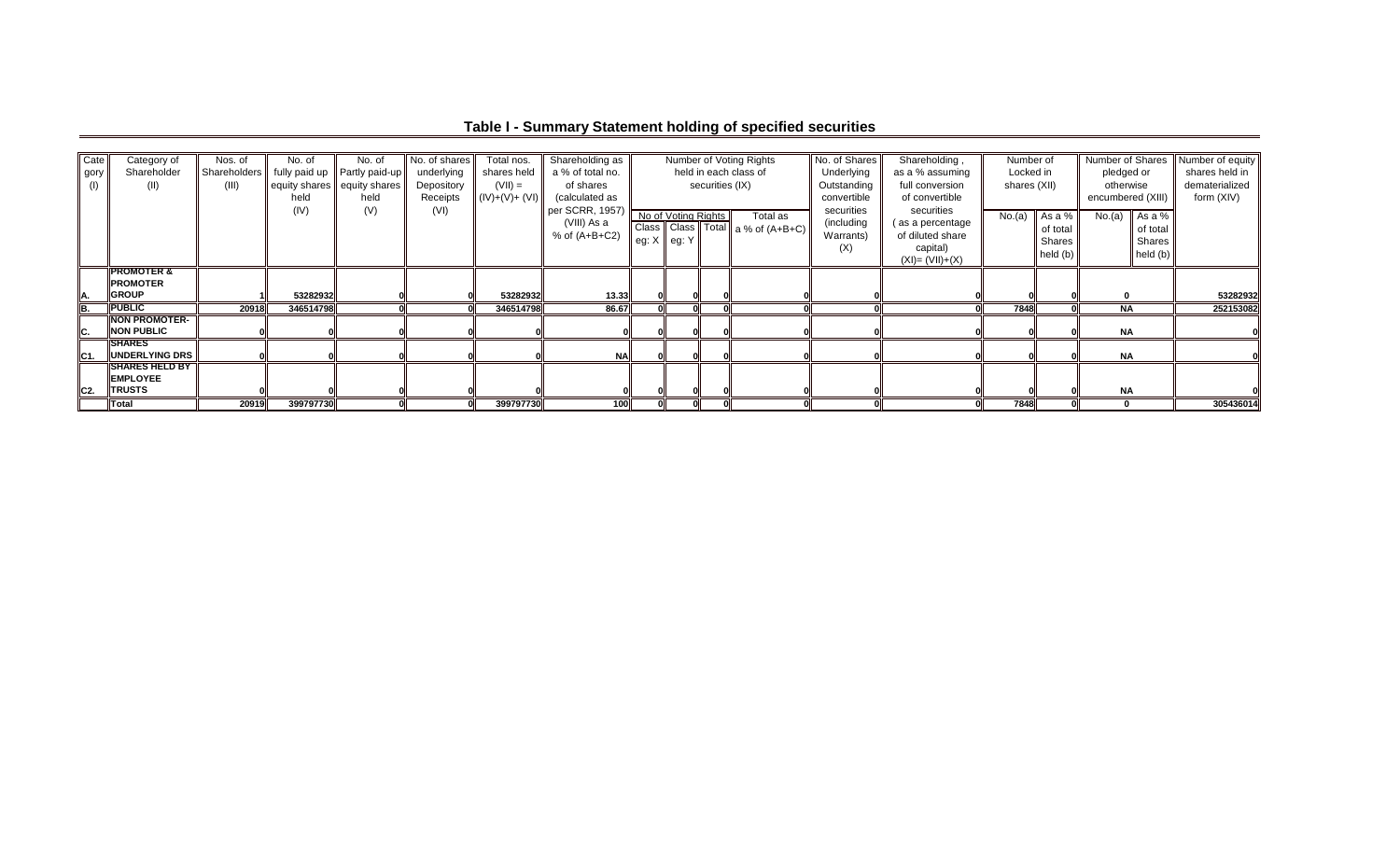| Category & Name<br>of the Shareholders<br>(1) | PAN<br>(II) | Nos. of<br>Shareholder<br>(III) | No. of<br>fully paid up<br>equity shares<br>held | Partly paid-up No. of shares<br>equity shares<br>held<br>(V) | underlying<br>Depository<br>Receipts | Total nos.<br>shares held<br>$(VII =$ | Shareholding %<br>calculated as<br>per SCRR, 1957<br>$IV + V + VI$ ) As a % of (A+B+C2) |       | Number of Voting Rights<br>held in each class of     | securities (IX) |                                                 | No. of Shares<br>Underlying<br>Outstanding<br>convertible | Shareholding,<br>as a % assuming<br>full conversion<br>of convertible                                    |        | Number of<br>Locked in<br>shares (XII)   |        |                                          |          | Number of Shares<br>pledged or<br>otherwise<br>encumbered (XIII) | Number of equity<br>shares held in<br>dematerialized<br>form (XIV) |
|-----------------------------------------------|-------------|---------------------------------|--------------------------------------------------|--------------------------------------------------------------|--------------------------------------|---------------------------------------|-----------------------------------------------------------------------------------------|-------|------------------------------------------------------|-----------------|-------------------------------------------------|-----------------------------------------------------------|----------------------------------------------------------------------------------------------------------|--------|------------------------------------------|--------|------------------------------------------|----------|------------------------------------------------------------------|--------------------------------------------------------------------|
|                                               |             |                                 | (IV)                                             |                                                              | (VI)                                 |                                       | (VIII)                                                                                  | Class | No of Voting Rights<br>Class   Total<br>$\checkmark$ |                 | Total as<br>a % of<br>Total<br>Voting<br>rights | securities<br>(including<br>Warrants)<br>(X)              | securities<br>(as a percentage<br>of diluted share<br>capital)<br>$(XI) = (VII)+(X)$<br>as a % of A+B+C2 | No.(a) | As a %<br>of total<br>Shares<br>held (b) | No.(a) | As a %<br>of total<br>Shares<br>held (b) |          |                                                                  |                                                                    |
| 1. <b>INDIAN</b>                              |             |                                 |                                                  |                                                              |                                      |                                       |                                                                                         |       |                                                      |                 |                                                 |                                                           |                                                                                                          |        |                                          |        |                                          |          |                                                                  |                                                                    |
| Individuals/Hindu undivided                   |             |                                 |                                                  |                                                              |                                      |                                       |                                                                                         |       |                                                      |                 |                                                 |                                                           |                                                                                                          |        |                                          |        |                                          |          |                                                                  |                                                                    |
| a. Family                                     |             |                                 |                                                  |                                                              |                                      |                                       |                                                                                         |       |                                                      |                 |                                                 |                                                           |                                                                                                          |        |                                          |        |                                          |          |                                                                  |                                                                    |
| Central Government/                           |             |                                 |                                                  |                                                              |                                      |                                       |                                                                                         |       |                                                      |                 |                                                 |                                                           |                                                                                                          |        |                                          |        |                                          |          |                                                                  |                                                                    |
| b. State Government(s)                        |             |                                 |                                                  |                                                              |                                      |                                       |                                                                                         |       |                                                      |                 |                                                 |                                                           |                                                                                                          |        |                                          |        |                                          |          |                                                                  |                                                                    |
| <b>Financial Institutions/</b>                |             |                                 |                                                  |                                                              |                                      |                                       |                                                                                         |       |                                                      |                 |                                                 |                                                           |                                                                                                          |        |                                          |        |                                          |          |                                                                  |                                                                    |
| c. Banks                                      |             |                                 |                                                  |                                                              |                                      |                                       |                                                                                         |       |                                                      |                 |                                                 |                                                           |                                                                                                          |        |                                          |        |                                          |          |                                                                  |                                                                    |
| d. ANY OTHER                                  |             |                                 |                                                  |                                                              |                                      |                                       |                                                                                         |       |                                                      |                 |                                                 |                                                           |                                                                                                          |        |                                          |        |                                          |          |                                                                  |                                                                    |
|                                               |             |                                 |                                                  |                                                              |                                      |                                       |                                                                                         |       |                                                      |                 |                                                 |                                                           |                                                                                                          |        |                                          |        |                                          |          |                                                                  |                                                                    |
| Sub-Total (A)(1)                              |             |                                 |                                                  | ωı                                                           | ി                                    |                                       | ΩI                                                                                      |       | n                                                    |                 |                                                 |                                                           |                                                                                                          |        |                                          |        |                                          |          |                                                                  |                                                                    |
|                                               |             |                                 |                                                  |                                                              |                                      |                                       |                                                                                         |       |                                                      |                 |                                                 |                                                           |                                                                                                          |        |                                          |        |                                          |          |                                                                  |                                                                    |
| 2. FOREIGN                                    |             |                                 |                                                  |                                                              |                                      |                                       |                                                                                         |       |                                                      |                 |                                                 |                                                           |                                                                                                          |        |                                          |        |                                          |          |                                                                  |                                                                    |
| <b>Individuals (Non-</b>                      |             |                                 |                                                  |                                                              |                                      |                                       |                                                                                         |       |                                                      |                 |                                                 |                                                           |                                                                                                          |        |                                          |        |                                          |          |                                                                  |                                                                    |
| Resident Individuals/                         |             |                                 |                                                  |                                                              |                                      |                                       |                                                                                         |       |                                                      |                 |                                                 |                                                           |                                                                                                          |        |                                          |        |                                          |          |                                                                  |                                                                    |
| a. Foreign Individuals)                       |             |                                 |                                                  |                                                              |                                      |                                       |                                                                                         |       |                                                      |                 |                                                 |                                                           |                                                                                                          |        |                                          |        |                                          |          |                                                                  |                                                                    |
| b. Government                                 |             |                                 | Ωl                                               | ᇭ                                                            | ᇭ                                    |                                       | O١                                                                                      |       |                                                      |                 |                                                 |                                                           |                                                                                                          |        |                                          |        |                                          |          |                                                                  |                                                                    |
| c. Institutions                               |             |                                 |                                                  | កា                                                           | 70                                   |                                       | nΙ                                                                                      |       | n                                                    |                 |                                                 |                                                           |                                                                                                          |        |                                          |        |                                          | 70       |                                                                  |                                                                    |
| d. Foreign Portfolio Investor                 |             |                                 |                                                  | ਨ।                                                           | $\overline{0}$                       |                                       |                                                                                         |       |                                                      |                 |                                                 |                                                           |                                                                                                          |        |                                          |        |                                          |          |                                                                  |                                                                    |
| <b>BODIES CORPORATE</b>                       |             |                                 | 53282932                                         | oľ                                                           | $\Omega$                             | 53282932                              | 13.33                                                                                   |       | n                                                    |                 |                                                 |                                                           |                                                                                                          |        |                                          |        |                                          | 53282932 |                                                                  |                                                                    |
| Names:                                        |             |                                 |                                                  |                                                              |                                      |                                       |                                                                                         |       |                                                      |                 |                                                 |                                                           |                                                                                                          |        |                                          |        |                                          |          |                                                                  |                                                                    |
| <b>HARROW INVESTMENT HOLDING</b>              |             |                                 |                                                  |                                                              |                                      |                                       |                                                                                         |       |                                                      |                 |                                                 |                                                           |                                                                                                          |        |                                          |        |                                          |          |                                                                  |                                                                    |
| <b>LIMITED</b>                                | AADCR4958A  |                                 | 53282932                                         |                                                              |                                      | 53282932                              | 13.33                                                                                   |       |                                                      |                 |                                                 |                                                           |                                                                                                          |        |                                          |        |                                          | 53282932 |                                                                  |                                                                    |
| <b>f. ANY OTHER</b>                           |             |                                 |                                                  |                                                              |                                      |                                       |                                                                                         |       |                                                      |                 |                                                 |                                                           |                                                                                                          |        |                                          |        |                                          |          |                                                                  |                                                                    |
|                                               |             |                                 |                                                  |                                                              |                                      |                                       |                                                                                         |       |                                                      |                 |                                                 |                                                           |                                                                                                          |        |                                          |        |                                          |          |                                                                  |                                                                    |
| Sub-Total (A)(2)                              |             |                                 | 53282932                                         | ωı                                                           | ി                                    | 53282932                              | 13.33                                                                                   |       | ΩI                                                   |                 |                                                 |                                                           |                                                                                                          |        |                                          |        |                                          | 53282932 |                                                                  |                                                                    |
|                                               |             |                                 |                                                  |                                                              |                                      |                                       |                                                                                         |       |                                                      |                 |                                                 |                                                           |                                                                                                          |        |                                          |        |                                          |          |                                                                  |                                                                    |
| <b>Total Shareholding of Promoter</b>         |             |                                 |                                                  |                                                              |                                      |                                       |                                                                                         |       |                                                      |                 |                                                 |                                                           |                                                                                                          |        |                                          |        |                                          |          |                                                                  |                                                                    |
| and Promoter Group (A)=                       |             |                                 |                                                  |                                                              |                                      |                                       |                                                                                         |       |                                                      |                 |                                                 |                                                           |                                                                                                          |        |                                          |        |                                          |          |                                                                  |                                                                    |
| $(A)(1)+(A)(2)$                               |             |                                 | 53282932                                         |                                                              |                                      | 53282932                              | 13.33                                                                                   |       |                                                      |                 |                                                 |                                                           |                                                                                                          |        |                                          |        |                                          | 53282932 |                                                                  |                                                                    |
|                                               |             |                                 |                                                  |                                                              |                                      |                                       |                                                                                         |       |                                                      |                 |                                                 |                                                           |                                                                                                          |        |                                          |        |                                          |          |                                                                  |                                                                    |
| Details of Shares which remain unclaimed: NIL |             |                                 |                                                  |                                                              |                                      |                                       |                                                                                         |       |                                                      |                 |                                                 |                                                           |                                                                                                          |        |                                          |        |                                          |          |                                                                  |                                                                    |

## **Table II - Statement showing shareholding pattern of the Promoter and Promoter Group**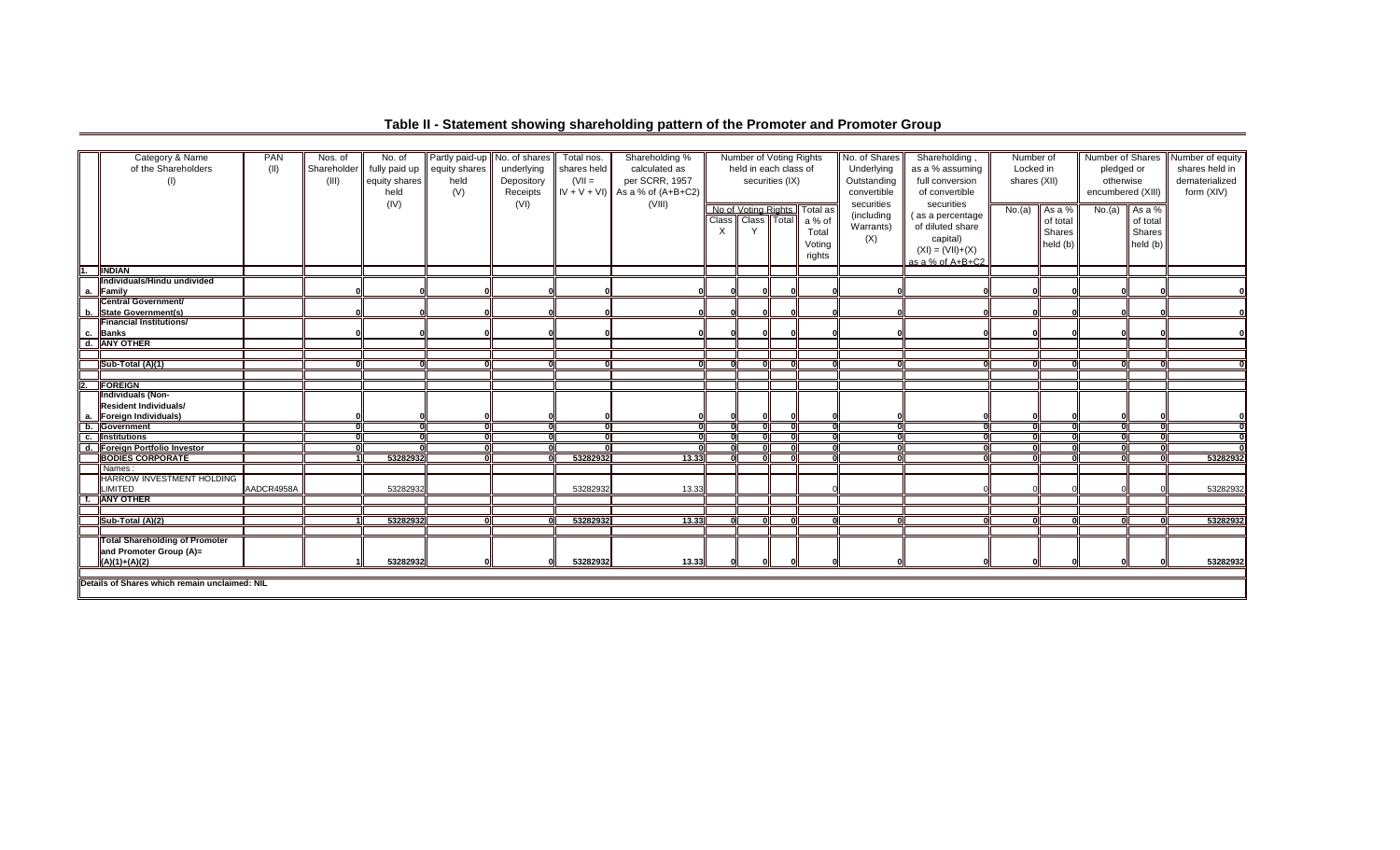**Table III - Statement showing shareholding pattern of the Public shareholder**

|     | Category & Name<br>of the Shareholders<br>(1)                                                                                                   | <b>PAN</b><br>(11) | Nos. of<br>Shareholder<br>(III) | No. of<br>fully paid up<br>equity shares | Partly paid-up<br>equity shares<br>held | No. of shares<br>underlying<br>Depository | Total nos.<br>shares held<br>$(VII =$ | Shareholding %<br>calculated as<br>per SCRR, 1957 |              | Number of Voting Rights<br>held in each class of | securities IX) |                                                 | No. of Shares<br>Underlying<br>Outstanding                  | <b>Total Shareholding</b><br>as a % assuming<br>full conversion                          |        | Number of<br>Locked in<br>shares (XII)   |                                | Number of Shares<br>pledged or otherwise<br>encumbered (XIII)    | Number of equity<br>shares held in<br>dematerialized<br>form (XIV) |
|-----|-------------------------------------------------------------------------------------------------------------------------------------------------|--------------------|---------------------------------|------------------------------------------|-----------------------------------------|-------------------------------------------|---------------------------------------|---------------------------------------------------|--------------|--------------------------------------------------|----------------|-------------------------------------------------|-------------------------------------------------------------|------------------------------------------------------------------------------------------|--------|------------------------------------------|--------------------------------|------------------------------------------------------------------|--------------------------------------------------------------------|
|     |                                                                                                                                                 |                    |                                 | held<br>(IV)                             | (V)                                     | Receipts<br>(VI)                          | $IV + V + VI$                         | As a % of $(A+B+C2)$<br>(VIII)                    | $\mathsf{X}$ | No of Voting Rights<br>Class Class Total<br>Y    |                | Total as<br>a % of<br>Total<br>Voting<br>rights | convertible<br>securities<br>(including<br>Warrants)<br>(X) | of convertible<br>securities<br>(as a percentage<br>of diluted share<br>capital)<br>(XI) | No.(a) | As a %<br>of total<br>Shares<br>held (b) | No.(a)<br>(Not applic<br>able) | As a %<br>of total<br>Shares<br>held<br>(Not appli<br>cable) (b) |                                                                    |
| ī.  | <b>INSTITUTIONS</b>                                                                                                                             |                    |                                 |                                          |                                         |                                           |                                       |                                                   |              |                                                  |                |                                                 |                                                             |                                                                                          |        |                                          |                                |                                                                  |                                                                    |
|     | a. Mutual Funds                                                                                                                                 |                    | -41 I                           | 62558131                                 |                                         |                                           | 62558131                              | 15.65                                             |              |                                                  |                |                                                 |                                                             |                                                                                          |        |                                          | <b>NAI</b>                     | <b>NAI</b>                                                       | 62558131                                                           |
|     | Names:                                                                                                                                          |                    |                                 |                                          |                                         |                                           |                                       |                                                   |              |                                                  |                |                                                 |                                                             |                                                                                          |        |                                          |                                |                                                                  |                                                                    |
|     | <b>IDFC PREMIER EQUITY FUND</b>                                                                                                                 | AAETS9556K         |                                 | 10400000                                 |                                         |                                           | 10400000                              | 2.6                                               |              |                                                  |                |                                                 |                                                             | ா                                                                                        |        |                                          | $\Omega$                       |                                                                  | 10400000                                                           |
|     | RELIANCE CAPITAL TRUSTEE<br>COMPANY LIMITED A/C RELIANCE<br><b>GROWTH FUND</b>                                                                  | AAATR0090B         |                                 | 7897105                                  |                                         |                                           | 7897105                               | 1.98                                              |              |                                                  |                |                                                 |                                                             |                                                                                          |        |                                          |                                |                                                                  | 7897105                                                            |
|     | RELIANCE CAPITAL TRUSTEE CO<br>LTD-A/C RELIANCE MID & SMALL<br>CAP FUND                                                                         | AAATR0090B         |                                 | 5300000                                  |                                         |                                           | 5300000                               | 1.33                                              |              |                                                  |                |                                                 |                                                             |                                                                                          |        |                                          |                                |                                                                  | 5300000                                                            |
|     | <b>SBI MAGNUM GLOBAL FUND</b>                                                                                                                   | AABTS6407Q         |                                 | 4300000                                  |                                         |                                           | 4300000                               | 1.08                                              |              |                                                  |                |                                                 |                                                             |                                                                                          |        |                                          | - 0                            | ∩.                                                               | 4300000                                                            |
|     | b. Venture Capital Funds                                                                                                                        |                    |                                 |                                          |                                         |                                           |                                       |                                                   |              |                                                  |                |                                                 |                                                             |                                                                                          |        |                                          | <b>NA</b>                      | <b>NAI</b>                                                       |                                                                    |
|     | <b>C.</b> Alternate Investment Funds                                                                                                            |                    |                                 | 642000                                   |                                         | ol                                        | 642000                                | 0.16                                              | O            | ΟII                                              |                |                                                 |                                                             | 0l                                                                                       | ol     |                                          | <b>NA</b>                      | <b>NA</b>                                                        | 642000                                                             |
|     | <b>Foreign Venture</b>                                                                                                                          |                    |                                 |                                          |                                         |                                           |                                       |                                                   |              |                                                  |                |                                                 |                                                             |                                                                                          |        |                                          |                                |                                                                  |                                                                    |
| d.  | <b>Capital Investors</b>                                                                                                                        |                    |                                 |                                          |                                         |                                           |                                       |                                                   |              |                                                  |                |                                                 |                                                             |                                                                                          |        |                                          | <b>NA</b>                      | <b>NA</b>                                                        |                                                                    |
|     | <b>Foreign Portfolio</b><br>e. Investors<br>Names:                                                                                              |                    |                                 | 52188770                                 |                                         |                                           | 52188770                              | 13.05                                             |              |                                                  |                |                                                 |                                                             |                                                                                          |        |                                          | <b>NA</b>                      | <b>NA</b>                                                        | 52188770                                                           |
|     | STANDARD CHARTERED PRIVATE                                                                                                                      |                    |                                 |                                          |                                         |                                           |                                       |                                                   |              |                                                  |                |                                                 |                                                             |                                                                                          |        |                                          |                                |                                                                  |                                                                    |
|     | EQUITY (MAURITIUS)LIMITED<br><b>Financial Institutions/</b>                                                                                     | AAACF6774H         |                                 | 39736500                                 |                                         |                                           | 39736500                              | 9.94                                              |              |                                                  |                |                                                 |                                                             |                                                                                          |        |                                          |                                |                                                                  | 39736500                                                           |
| lf. | Banks                                                                                                                                           |                    |                                 | 474008                                   |                                         |                                           | 474008                                | 0.12                                              |              |                                                  |                |                                                 |                                                             |                                                                                          |        |                                          | <b>NA</b>                      | <b>NA</b>                                                        | 474008                                                             |
| g.  | <b>Insurance Companies</b>                                                                                                                      |                    |                                 | 20350338                                 |                                         |                                           | 20350338                              | 5.09                                              | 0            | ਗ                                                | $\Omega$       |                                                 |                                                             | 0                                                                                        | 0      |                                          | <b>NA</b>                      | <b>NA</b>                                                        | 20350338                                                           |
|     | <b>ICICI PRUDENTIAL LIFE</b><br><b>INSURANCE COMPANY LTD</b>                                                                                    | AAACI7351P         |                                 | 20350338                                 |                                         |                                           | 20350338                              | 5.09                                              |              |                                                  |                |                                                 |                                                             |                                                                                          |        |                                          |                                |                                                                  | 20350338                                                           |
| h.  | <b>Provident Funds/</b><br><b>Pension Funds</b>                                                                                                 |                    |                                 |                                          |                                         |                                           |                                       |                                                   |              |                                                  |                |                                                 |                                                             |                                                                                          |        |                                          | <b>NA</b>                      | NA                                                               |                                                                    |
|     | <b>I.</b> ANY OTHER                                                                                                                             |                    |                                 |                                          |                                         |                                           |                                       |                                                   |              |                                                  |                |                                                 |                                                             |                                                                                          |        |                                          |                                |                                                                  |                                                                    |
|     | FOREIGN INSTITUTIONAL<br><b>INVESTORS</b><br>Names:                                                                                             |                    | 93                              | 97151776                                 |                                         |                                           | 97151776                              | 24.3                                              |              |                                                  |                |                                                 |                                                             |                                                                                          |        |                                          | <b>NA</b>                      | <b>NAI</b>                                                       | 97151776                                                           |
|     | FRANKLIN TEMPLETON INVESTMENT                                                                                                                   |                    |                                 |                                          |                                         |                                           |                                       |                                                   |              |                                                  |                |                                                 |                                                             |                                                                                          |        |                                          |                                |                                                                  |                                                                    |
|     | <b>FUNDS</b>                                                                                                                                    | AABCT5310J         |                                 | 14790272                                 |                                         |                                           | 14790272                              | 3.7                                               |              |                                                  |                |                                                 |                                                             |                                                                                          |        |                                          |                                |                                                                  | 14790272                                                           |
|     | <b>MORGAN STANLEY ASIA</b><br>(SINGAPORE) PTE.                                                                                                  | AAECM3575F         |                                 | 13958197                                 |                                         |                                           | 13958197                              | 3.49                                              |              |                                                  |                |                                                 |                                                             |                                                                                          |        |                                          |                                |                                                                  | 13958197                                                           |
|     | PYRAMIS GLOBAL ADVISORS TRUST<br>COMPANY A/C PYRAMIS GROUP<br>TRUST FOR EMPLOYEE BENEFIT<br>PLANS - PYRAMIS EMERGING<br>MARKETS COMMINGLED POOL | AAATF1593P         |                                 | 9992773                                  |                                         |                                           | 9992773                               | 2.5                                               |              |                                                  |                |                                                 |                                                             |                                                                                          |        |                                          |                                |                                                                  |                                                                    |
|     | FIL INVESTMENTS(MAURITIUS)LTD                                                                                                                   | AAACF8751A         |                                 | 8034313                                  |                                         |                                           | 8034313                               | 2.01                                              |              |                                                  |                |                                                 |                                                             | $\Omega$                                                                                 |        |                                          |                                |                                                                  | 9992773<br>8034313                                                 |
|     | <b>MORGAN STANLEY INVESTMENT</b><br>MANAGEMENT, INC A/C MORGAN<br>STANLEY INDIA INVESTMENT FUND,                                                |                    |                                 |                                          |                                         |                                           |                                       |                                                   |              |                                                  |                |                                                 |                                                             |                                                                                          |        |                                          |                                |                                                                  |                                                                    |
|     | NC.                                                                                                                                             | AAECM8287G         |                                 | 6139235                                  |                                         |                                           | 613923                                | 1.54                                              |              |                                                  |                |                                                 |                                                             |                                                                                          |        |                                          |                                |                                                                  | 6139235                                                            |
|     | <b>FIDELITY NORTHSTAR FUND</b>                                                                                                                  | AAATF1570C         |                                 | 5500000                                  |                                         |                                           | 5500000                               | 1.38                                              |              |                                                  |                |                                                 |                                                             | $\Omega$                                                                                 |        |                                          |                                |                                                                  | 5500000                                                            |
|     | MORGAN STANLEY SICAV<br>(MAURITIUS) LIMITED                                                                                                     | AAECM8002D         |                                 | 4856350                                  |                                         |                                           | 4856350                               | 1.21                                              |              |                                                  |                |                                                 |                                                             |                                                                                          |        |                                          |                                |                                                                  | 4856350                                                            |
|     | FIDELITY PURITAN<br>TRUST-FIDELITY LOW-PRICED<br><b>STOCK FUND</b>                                                                              | AAATF1551H         |                                 | 4700000                                  |                                         |                                           | 4700000                               | 1.18                                              |              |                                                  |                |                                                 |                                                             |                                                                                          |        |                                          |                                |                                                                  | 4700000                                                            |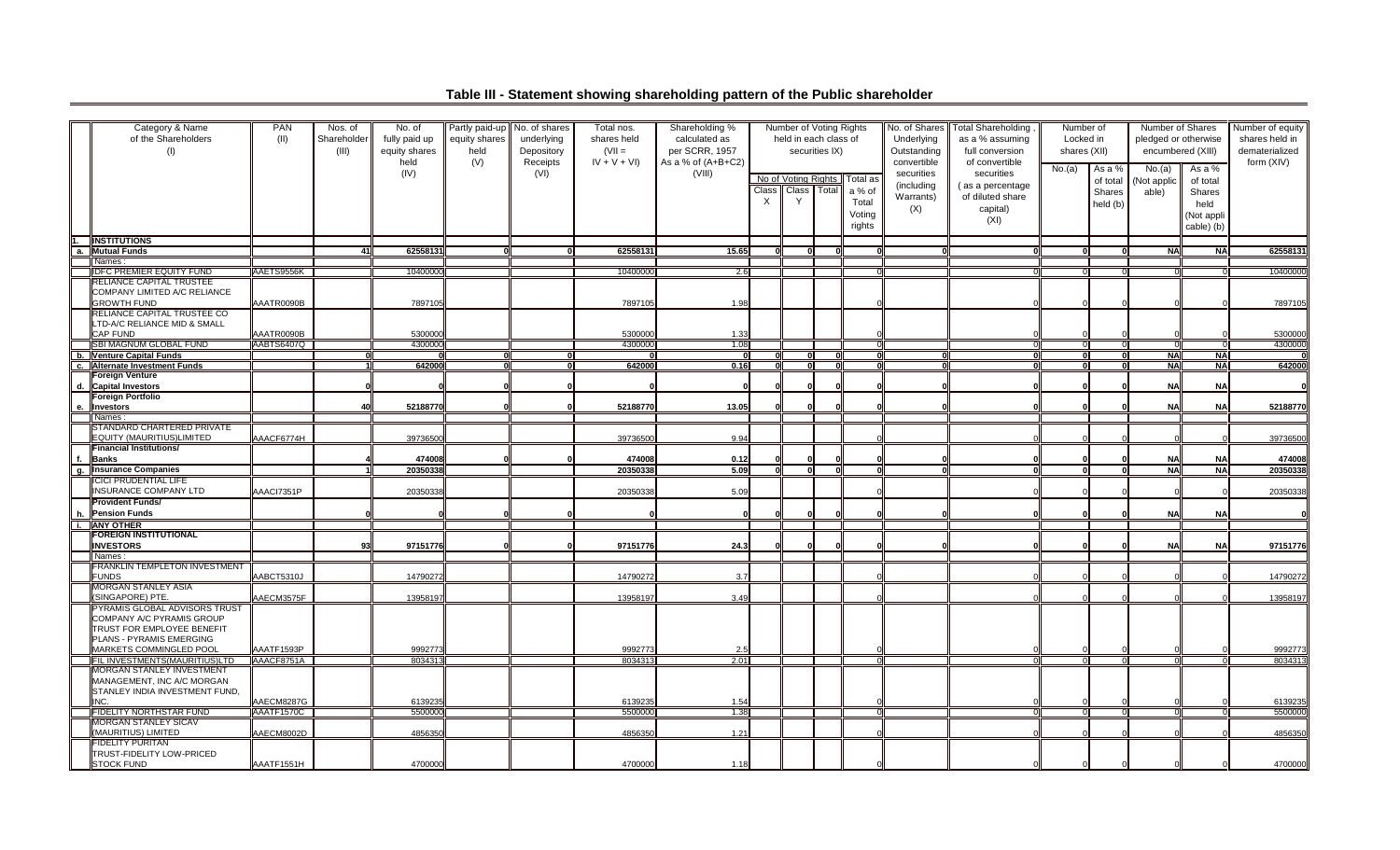|                  | Sub-Total (B)(1)                      |            | 180   | 233365023 |    | 233365023 | 58.37            |  |              |  |      | <b>NA</b>       | <b>NAI</b>       | 233365023 |
|------------------|---------------------------------------|------------|-------|-----------|----|-----------|------------------|--|--------------|--|------|-----------------|------------------|-----------|
|                  |                                       |            |       |           |    |           |                  |  |              |  |      |                 |                  |           |
|                  | <b>Central Government/</b>            |            |       |           |    |           |                  |  |              |  |      |                 |                  |           |
|                  | State Government(s)/                  |            |       |           |    |           |                  |  |              |  |      |                 |                  |           |
| 2.               | <b>President of India</b>             |            |       |           |    |           |                  |  |              |  |      | <b>NA</b>       | NA               |           |
|                  |                                       |            |       |           |    |           |                  |  |              |  |      |                 |                  |           |
|                  | Sub-Total (B)(2)                      |            |       |           |    |           |                  |  |              |  |      | <b>NA</b>       | <b>NAI</b>       |           |
|                  |                                       |            |       |           |    |           |                  |  |              |  |      |                 |                  |           |
| $3 -$            | <b>NON-INSTITUTIONS</b>               |            |       |           |    |           |                  |  |              |  |      |                 |                  |           |
| $\overline{a}$ . | <b>INDIVIDUALS -</b>                  |            |       |           |    |           |                  |  |              |  |      |                 |                  |           |
|                  | . Individual shareholders             |            |       |           |    |           |                  |  |              |  |      |                 |                  |           |
|                  | holding nominal share capital         |            |       |           |    |           |                  |  |              |  |      |                 |                  |           |
|                  | up to Rs. 2 lakhs.                    |            | 19172 | 6641199   |    | 6641199   | 1.66             |  |              |  | 2000 | <b>NAI</b>      | NA               | 6626793   |
|                  | III. Individual shareholders          |            |       |           |    |           |                  |  |              |  |      |                 |                  |           |
|                  | holding nominal share capital         |            |       |           |    |           |                  |  |              |  |      |                 |                  |           |
|                  | in excess of Rs. 2 lakhs.             |            |       | 783084    |    | 783084    | 0.2              |  |              |  |      | <b>NA</b>       | NA               | 783084    |
|                  | <b>NBFCs registered</b>               |            |       |           |    |           |                  |  |              |  |      |                 |                  |           |
|                  | b. with RBI                           |            |       |           |    |           |                  |  |              |  |      | <b>NA</b>       | NA<br><b>NAI</b> |           |
| Гc.              | <b>Employee Trusts</b>                |            |       |           |    |           |                  |  |              |  |      | $N_A$           |                  |           |
|                  | <b>Overseas Depositories</b>          |            |       |           |    |           |                  |  |              |  |      |                 |                  |           |
|                  | (holding DRs)<br>(balancing figure)   |            |       |           |    |           |                  |  |              |  |      | <b>NA</b>       | NA               |           |
| l d.<br>е.       | <b>ANY OTHER</b>                      |            |       |           |    |           |                  |  |              |  |      |                 |                  |           |
|                  | <b>BODIES CORPORATE</b>               |            |       | 1320328   | ΩI | 1320328   |                  |  |              |  |      |                 |                  | 1320328   |
|                  | <b>CLEARING MEMBERS</b>               |            | 446   |           |    |           | 0.33             |  | - 0          |  |      | <b>NA</b>       | <b>NAI</b>       |           |
|                  |                                       |            | 61    | 199167    | ΩI | 199167    | 0.05             |  | $\mathbf{r}$ |  |      | $\overline{NA}$ | <b>NAI</b>       | 199167    |
|                  | <b>DIRECTORS AND THEIR RELATIVES</b>  |            |       | 798071    | ΩI | 798071    | $\overline{0.2}$ |  |              |  |      | <b>NA</b>       | <b>NAI</b>       | 798021    |
|                  | <b>FOREIGN CORPORATE BODIES</b>       |            |       | 102245940 | ി  | 102245940 | 25.57            |  |              |  |      | <b>NA</b>       | <b>NA</b>        | 7950000   |
|                  | Names:<br><b>SYNNEX MAURITIUS LTD</b> |            |       | 94295940  |    | 94295940  | 23.59            |  |              |  |      |                 |                  |           |
|                  | <b>STANDARD CHARTERED PRIVATE</b>     |            |       |           |    |           |                  |  |              |  |      |                 |                  |           |
|                  | EQUITY (MAURITIUS)III LIMITED         | AAJCS5416L |       | 7950000   |    | 7950000   | 1.99             |  |              |  |      |                 |                  | 7950000   |
|                  | <b>FOREIGN NATIONALS</b>              |            |       | 115546    | 0l | 115546    | 0.03             |  |              |  |      | <b>NA</b>       | <b>NAI</b>       | 114296    |
|                  | <b>HINDU UNDIVIDED FAMILIES</b>       |            | 613   | 266513    | ᆔ  | 266513    | 0.07             |  |              |  |      | <b>NA</b>       | <b>NAI</b>       | 266513    |
|                  | <b>NON RESIDENT INDIANS</b>           |            | 423   | 778816    | ᠗  | 778816    | 0.19             |  |              |  | 5848 | <b>NA</b>       | <b>NAI</b>       | 728746    |
|                  | <b>TRUSTS</b>                         |            |       | 1111      | ்  | 1111      |                  |  | n            |  |      | <b>NA</b>       | $\overline{N}$   | $-1111$   |
|                  | Sub-Total (B)(3)                      |            | 20738 | 113149775 | ΩI | 113149775 | 28.3             |  |              |  | 7848 | <b>NA</b>       | <b>NA</b>        | 18788059  |
|                  |                                       |            |       |           |    |           |                  |  |              |  |      |                 |                  |           |
|                  | <b>Total Public Shareholding</b>      |            |       |           |    |           |                  |  |              |  |      |                 |                  |           |
|                  | $(B) = (B)(1)+(B)(2)+(B)(3)$          |            | 20918 | 346514798 |    | 346514798 | 86.67            |  |              |  | 7848 | <b>NA</b>       | NAI              | 252153082 |
|                  |                                       |            |       |           |    |           |                  |  |              |  |      |                 |                  |           |

**Details of the shareholders acting as persons in Concert including their Shareholding: Not Available**

**Details of Shares which remain unclaimed: NIL**